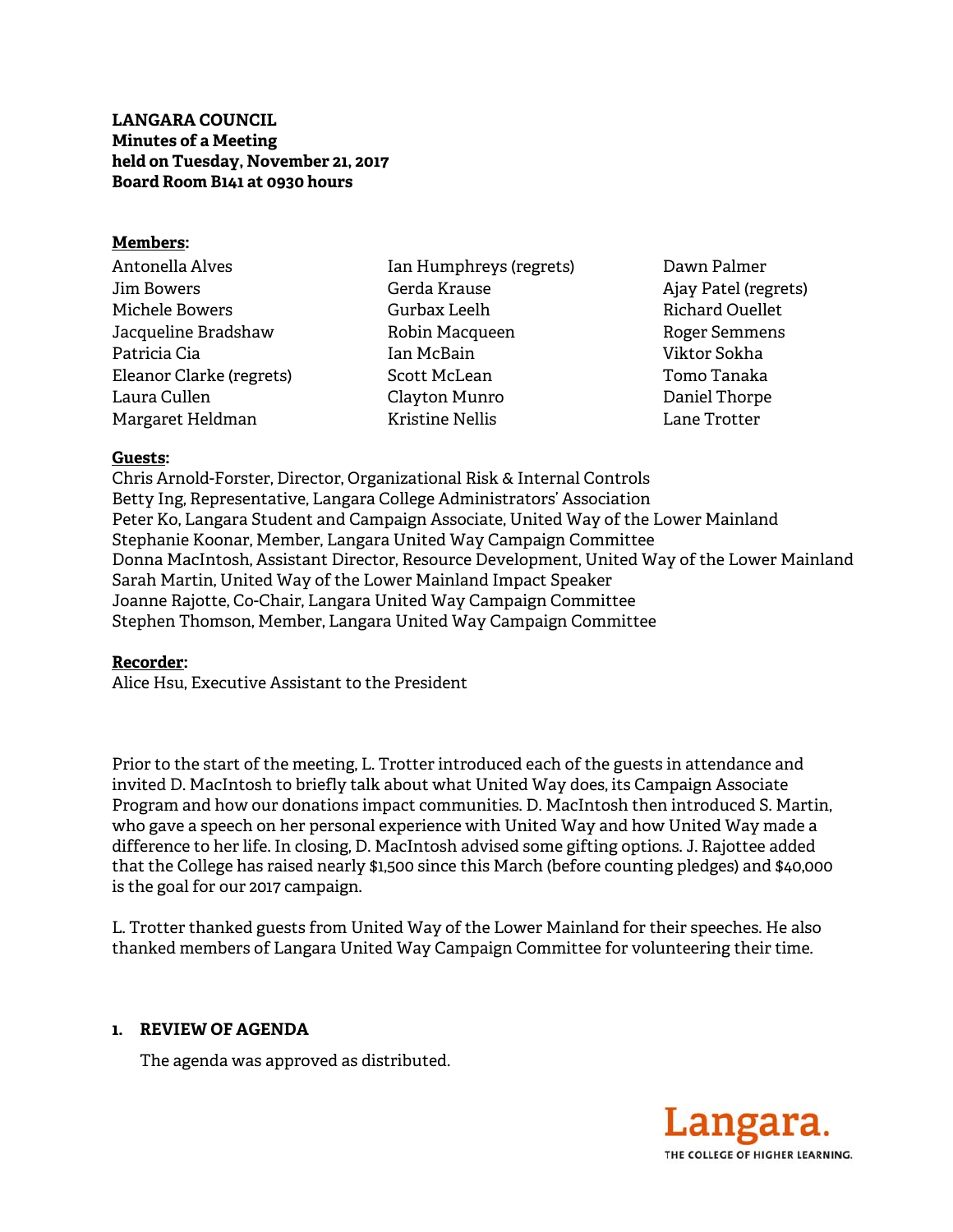## **2. REVIEW OF MINUTES AND BUSINESS ARISING**

**a) Draft Minutes of the Meeting held on October 31, 2017**  The minutes of the meeting held on October 31, 2017 were accepted.

### **3. STANDING ITEMS**

### **a) IT Update**

V. Sokha reported on the following major projects undertaken by IT:

- Enterprise Resource Planning (ERP) Renewal Project The Request for Proposal (RFP) for the ERP is ready and will be presented to the Board for its approval at its meeting scheduled for November 23, 2017. At the meanwhile, the ERP Task Force has created several Evaluation Committees that will be working on the submissions from vendors.
- Printer Replacement Project The first phase of installing new Ricoh multifunctional devices (MFDs) to replace all Canon devices on campus for employees has been completed and ID cards will be issued soon. As well, Ricoh has just hired a technician who will work on campus full-time and this will help reduce the service response time.
- Banner Update The update that was originally scheduled for October will now be deployed on December 22, 2017. This is the big update IT has been preparing for almost a year. Since the work will be done over the winter break, the impact to systems that might be down during the update is expected to be low.

#### **4. CURRICULUM ITEMS**

# **a) Education Council Meeting held on October 24, 2017**  G. Krause referred to the summary report attached to the agenda for the Education Council meeting held on October 24, 2017 and highlighted the following:

- History has a new course HIST 1120 War and Society and Financial Management also has three new courses that are important for the Advanced Certificate in Accounting program.
- Fashion Photo Styling & Production Certificate is a new program offered by Continuing Studies and is eligible for student financial aid.

The Education Council summary report for October 24, 2017 was received for information.

THE COLLEGE OF HIGHER LEARNING.

# **5. FOR ACTION**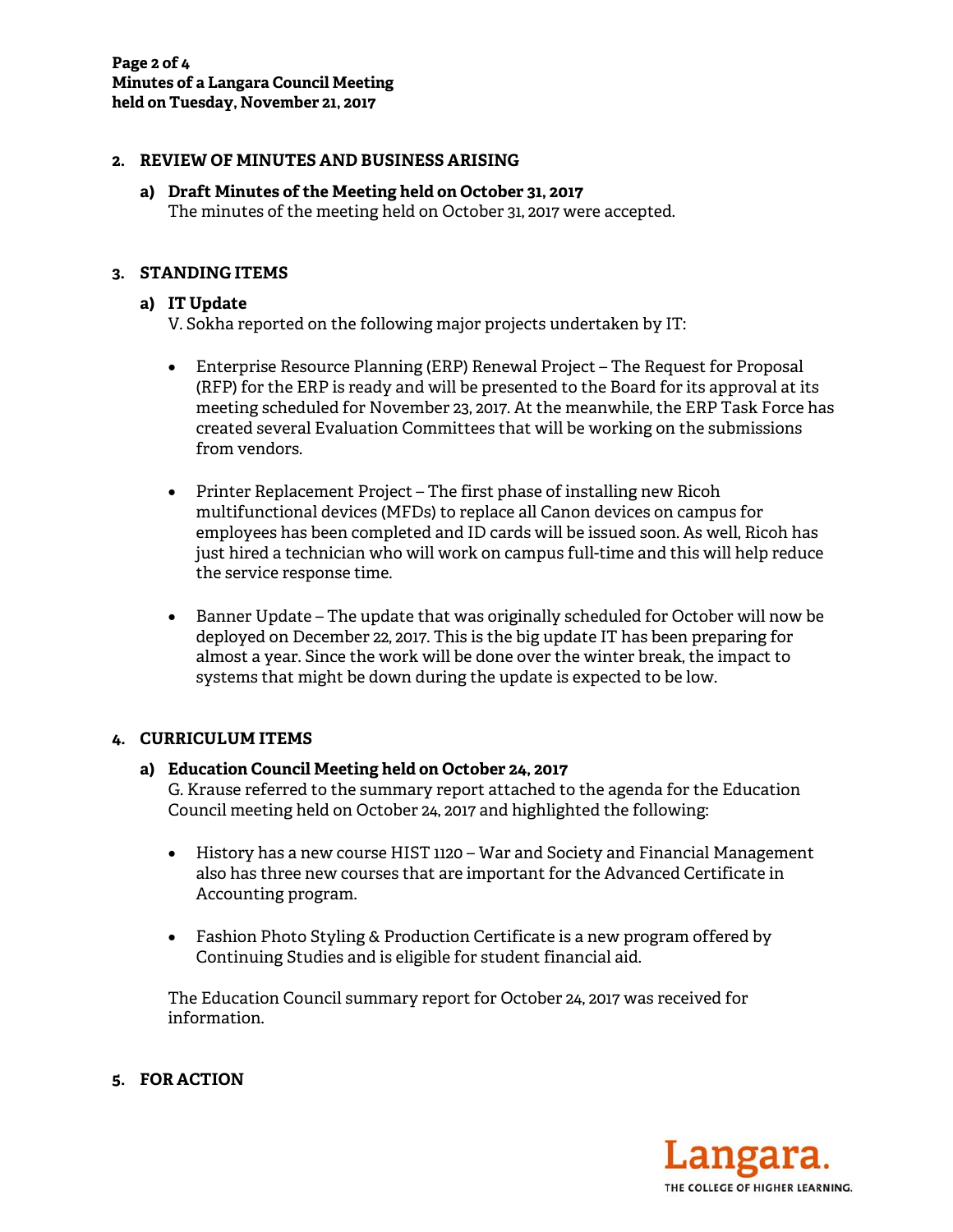# **a) Revised Policy D1003 – Recognition and Achievement Awards**

Refer to the draft revised Policy D1003 – Recognition and Achievement Awards and Procedures and Nomination Criteria attached to the agenda, M. Heldman advised this policy was first approved by the College in 2006. It targets specifically excellence in service, leadership, and teaching. Since then, the College undertook a mandate to increase applied research and social innovation through scholarly activity. The Scholarly Activity Steering Committee asked Langara Council to endorse the recommended policy and procedure revisions to include scholarly excellence as one of the nomination and awarding criteria.

D. Palmer urged Council members to help distribute the information to their departments to encourage nominations for the 2018 Recognition and Achievement Awards.

It was moved by M. Heldman, seconded by L. Cullen:

## **THAT, revised Policy D1003 – Recognition and Achievement Awards be recommended to the President for approval.**

**Carried Unanimously.** 

[It was noted that M. Heldman left the meeting at 10:03 a.m.]

### **b) Policy H1002 – Sustainability**

C. Arnold-Forster advised that Policy H1002 – Sustainability is a new College policy proposed by the Academic Plan Action Group (APAG). The purpose is to establish the baseline and provide advice to Senior Leadership on how we go forward and develop our sustainability practices at the College. This policy is not focused on the sustainability in any specific area but to establish our culture to do things in a sustainable manner in general.

G. Krause provided the background on what drove the APAG creating the Sustainability Policy.

Discussions ensued and members' questions were answered.

It was moved by G. Krause, seconded by D. Thorpe:

**THAT, Policy H1002 – Sustainability be recommended to the President for approval.** 

**Carried Unanimously.** 

#### **6. FOR INFORMATION**

#### **a) President's Report**

L. Trotter reported on the following:

 A paper he started writing three years ago with a Fanshawe colleague has been accepted for publication.